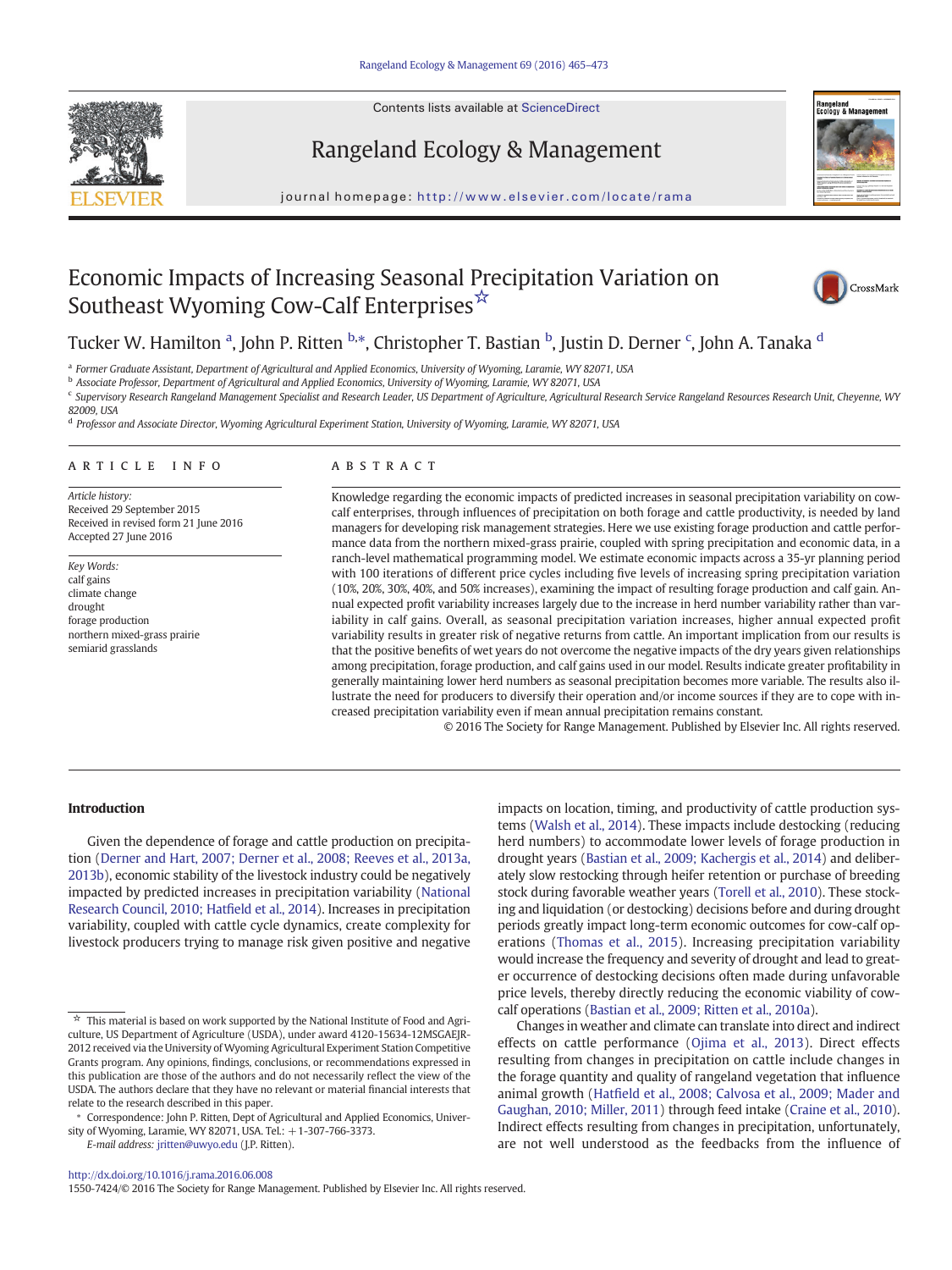precipitation on forage production to cattle performance are often nonlinear with more pronounced effects in dry compared with wet years ([Reeves et al. in review](#page-8-0)), as forage limitations in dry years negatively impact weight gains, whereas extra forage production in wet years does not translate to greater animal performance. Enhancing the knowledge of seasonal-weather-related decision making for land managers is necessary for adaptive management [\(Reeves et al., 2015](#page-8-0)).

The major objective of this study is to show the ranch-level impacts of, and optimal response to, increasing variation in growing season precipitation. We hope this knowledge will improve decision making by land managers and increase the resilience of cow-calf operations to improve economic sustainability given predicted increases in precipitation variability associated with altered climate. Specifically, we use existing forage production and cattle performance data from the northern mixed-grass prairie, coupled with precipitation and economic data, in a ranch-level mathematical programming model to estimate economic impacts for three scenarios across a 35-yr planning period. We include 100 iterations of different price cycles, as well as five levels of increasing spring precipitation variation (10%, 20%, 30%, 40%, and 50% increases). Although it is impossible to separate the impacts of climate on forage and calf performance, we also aim to determine the economic importance of these impacts separately to better understand potential management priorities in the face of altered precipitation patterns. Therefore, initially, we examine separately the impact of resulting forage production from precipitation variability (scenario 1) and the impact of precipitation variability on calf gains (scenario 2) as it relates to the likelihood of negative returns. For the remainder of the manuscript we examine the impacts of these two factors combined (scenario 3).

# Methods

# Representative Ranch Characteristics

Our data regarding precipitation, forage production, and cattle production are based on research conducted at the US Department of Agriculture (USDA)-Agricultural Research Service (ARS), High Plains Grasslands Research Station (HPGRS) station located in Laramie County in southeastern Wyoming ([Derner and Hart, 2007; Derner et al., 2008;](#page-7-0) [Reeves et al., 2013b, 2015\)](#page-7-0).

Land composition for a case ranch was modeled from a six-county region (Albany, Converse, Goshen, Laramie, Niobrara, and Platte Counties) in southeastern Wyoming to simulate average resources and related operating procedures in this area. [Bastian et al. \(2005\)](#page-7-0) indicate that while variations across counties do exist, this region is relatively homogeneous in terms of livestock production, average productivity of range resources, and average ranch carrying capacity. Average carrying capacity of ranches sold ( $n = 147$ ) in these counties for this region ranged between 159 and 162 Animal Units during the study period of 2002−2004 [\(Bastian et al., 2005\)](#page-7-0). Although average operations across the counties are similar, as expected, heterogeneity does exist. For example, operations ranged from 1 to 19 head per operation for 2012 to operations with more than 500 head in the counties for the study area for our analysis [\(NASS, 2012](#page-8-0)). However, given the objective of the study, we model our case ranch on the basis of average characteristics for the region of interest.

The total number of hectares of each land type according to the Bureau of Land Management [\(BLM, 2014](#page-7-0)) in each county coupled with the total number of operators in each county according to Wyoming 2012 Agricultural Statistics data were used to estimate a simple average of land resources for an individual operation in the region [\(NASS, 2012](#page-8-0)). Our case operation consists of 1 461 ha. On the basis of the aboveaverage calculations, this land base consists of 1 114 ha of deeded rangeland, 125 ha of state land, 139 ha of federal land lease, and 83 ha of privately leased land. Ranches in Wyoming are typically characterized by multiple land ownerships/leases ([Kachergis et al., 2013\)](#page-8-0).

The deeded land produces just over 1 385 animal unit months (AUM), state land provides 150 AUM, federal lands provide 168 AUM, and leased land provides 100 AUM, resulting in a total of forage available for grazing on the ranch of 1 803 AUM. Again, on the basis of reported averages for the area, the representative ranching operation in the study area produces both irrigated meadow and alfalfa hay, with 70 and 91 ha of each, respectively. Hayed lands also offer the availability of grazing after harvest, incorporating alfalfa and meadow hay land aftermath grazing potential of 0.33 and 1.57 AUM $\cdot$ ha $^{-1}$ , respectively, according to previous research for the area [\(Torell et al., 2002; Strauch,](#page-8-0) [2008](#page-8-0)). This provides an additional 410 AUM of grazing after harvest.

On the basis of the ranch characteristics reported earlier and the ability to feed hay through winter months, the representative ranch has the potential to carry a maximum of 180 head of cows (with calves), including the required number of bulls and replacement heifers. A typical ranch in southeastern Wyoming consists of a combination of enterprises that often include cow-calf and hay enterprises. Many operations have other farming (e.g., small grains) or yearling cattle enterprises that, when combined, tend to make the whole ranch more viable than just haying or raising calves ([Kachergis et al., 2013\)](#page-8-0). However, because of the cow/calf production lag due to heifer development, this sector of the industry is the least flexible in terms of responses to forage supply. Our model isolates and focuses on the cow/calf enterprise to understand the impact of changes to variation in precipitation on this type of business with other enterprises or off-ranch income expected to contribute to the ranch.

A multiperiod linear programming model was used to estimate optimal management strategies for the operation. The model was originally developed as part of a regional effort and has been widely used and adapted for evaluation of management strategies and grazing management assessments [\(Torell et al., 2002; Rimbey et al., 2003; Taylor et al.,](#page-8-0) [2004, 2005; Torell et al., 2013](#page-8-0)). The base for this model is that used in [Ritten et al. \(2010b\)](#page-8-0). We altered the model to represent our case ranch using the previously mentioned land resources, production practices, and representative costs and represented it conceptually in [Figure 1](#page-2-0). The model was solved using the MINOS solver in Generalized Algebraic Modeling System (GAMS) [\(Rosenthal, 2008](#page-8-0)).

The model maximizes the net present value of future profits over a T-year planning horizon subject to a series of constraints defining the ranch resource limitations and transfer resources from one year to the next. The decision variables under the land manager's control include herd size (mainly through liquidating/restocking decision) and land use (amount and timing). For each model iteration, initial herd size was set at 180, but the model is free to adjust herd size in subsequent years. Major constraints include animal production limitations (conception/weaning rates, required bull/cow ratios, interyear transfers), and forage supply (total supply, seasonal use restrictions). A 35-yr planning horizon corresponds to available precipitation and production data from the HPGRS. The model consists of equations that transfer animals and cash from one year to the next. The model is constrained by both total annual forage supply and seasonal land constraints. The operation is also required to maintain a minimum cash reserve of \$500. Although some previous applications of this model tend to use a higher amount (e.g., [Torell et al., 2010](#page-8-0) require a \$10,000 cash reserve), we are interested in determining the impact of increasing precipitation variation on bankruptcy. This requirement is simply used to ensure a positive cash position (in line with the original application of this model, which also uses a \$500 minimum cash reserve, [Torell et al., 2002\)](#page-8-0).

# Forage Production and Constraints

The model consists of six seasons determined by important ranch activities (e.g., calving, marketing, weaning) [\(Torell et al., 2010\)](#page-8-0) and land availability (federal land permit restrictions). The season dates can be seen in [Table 1](#page-2-0). Forage availability is constrained by both total annual production and seasonal availability. For example, public lands are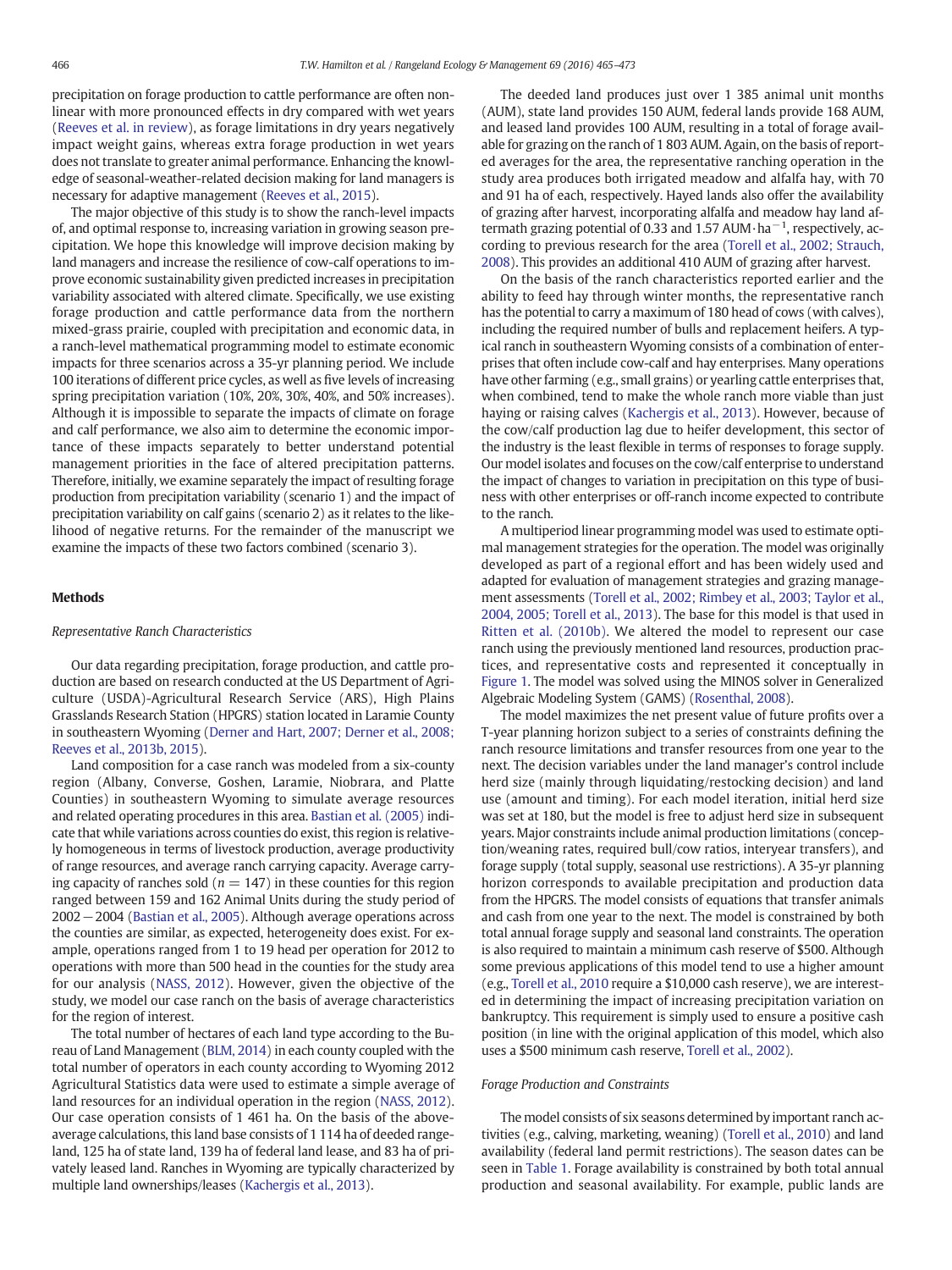<span id="page-2-0"></span>

Figure 1. Conceptualization of model. (From [Torell et al., 2013.](#page-8-0))

available only in seasons 2, 3, and 4. Likewise, aftermath grazing of hay lands is not available until after harvest, beginning in season 4. Fed hay is the primary source of feed in seasons 1 and 6. Forage demand is flexible as long as the specific class of land is available, and seasonal forage availability is not exceeded by forage demand. Hay is fed when deemed economically feasible by the model but can only be fed November through April. Previous work by [Ritten et al. \(2010c\)](#page-8-0) have examined providing hay in other seasons mainly as a drought reaction strategy with minimal positive impacts. Therefore, we limit hay feeding to the season when it is more common in the study area.

The model determines forage availability through various parameters already mentioned and is constrained by a land use equation  $(Eq. (1))$  that establishes that the annual amount of each land class used in each season and the annual amount of each land class not used in each season cannot exceed the annual total amount of land available of that class.

$$
\sum_{\text{Season}} \text{Land Used} + \text{Land Not Used} = \text{Land Available} \tag{1}
$$

The AUM availability equation (Eq. (2)) constrains the model to feed the number of AUMs that can be supported by the amount of land available for grazing. It converts all livestock that are grazing to their equivalent AUMs and converts all land classes available for feeding to AUMs. The AUM available equation (Eq. (2)) specifically states that the number of AUMs required for grazing in the current year cannot exceed the number of AUMs that can be supported by the available land. Eq. (2) also calculates the number of months of grazing allowed per season and restricts grazing accordingly.

$$
\sum_{Animal\ Class} AUM \le \sum_{Land\ Class} AUMs
$$
 (2)

| Table 1 |  |                                      |  |
|---------|--|--------------------------------------|--|
|         |  | Dates and lengths of grazing seasons |  |

|                                                 | Season 1        |                       |                       | Season 2 Season 3 Season 4 Season 5 Season 6 |                        |                          |
|-------------------------------------------------|-----------------|-----------------------|-----------------------|----------------------------------------------|------------------------|--------------------------|
| Grazing on date<br>Grazing off date<br>Duration | 1 Apr<br>30 Apr | 1 May<br>14 Jun<br>15 | 15 Iun<br>14 Oct<br>Δ | 15 Oct<br>31 Oct<br>05                       | 1 Nov<br>14 Ian<br>2.5 | $15$ Jan<br>1 Apr<br>2.5 |

Table 2

Economic characteristics of the representative ranch

|                     |                                          | Units              | Number<br>of units | Cost per unit<br>$($ \$ |
|---------------------|------------------------------------------|--------------------|--------------------|-------------------------|
|                     | Deeded rangeland                         | AI IM <sub>s</sub> | 1 3 8 5            | 1544                    |
| Land resources      | Alfalfa hayland<br>(w/aftermath grazing) | Acres              | 172                | 573                     |
| owned               | Meadow hayland<br>(w/aftermath grazing)  | Acres              | 225                | 259                     |
| Land resources      | State                                    | AI IM <sub>s</sub> | 150                | 19.32                   |
| leased or           | <b>BLM</b>                               | <b>AUMs</b>        | 100                | 19.32                   |
| purchased           | <b>USES</b>                              | AI IM <sub>s</sub> | 68                 | 19.32                   |
|                     | Privately leased                         | AI IM <sub>s</sub> | 100                | 18.70                   |
|                     | Brood cows                               | Head               | 180                | 107.60                  |
|                     | Yearling replacement                     |                    |                    |                         |
| Livestock resources | heifers                                  | Head               | 29                 | 107.60                  |
| (initial year)      | <b>Bulls</b>                             |                    |                    | Included in             |
|                     |                                          | Head               | 13                 | cow costs               |
|                     |                                          |                    |                    | Included in             |
|                     | Horses                                   | Head               | 3                  | cow costs               |
| Miscellaneous       | Fixed ranch expenses                     | \$                 | 45 000             |                         |
|                     | Required minimum                         |                    |                    |                         |
| expenses            | cash reserve                             | \$                 | 500                |                         |
|                     | Calf crop                                | %                  | 90                 |                         |
|                     | Calf deathloss                           | %                  | 4                  |                         |
| Efficiency measures | Cow deathloss                            | %                  | $\overline{2}$     |                         |
|                     | <b>Bull deathloss</b>                    | %                  | 1                  |                         |
|                     | Bull-to-cow ratio                        | Ratio              | 1:18               |                         |

AUM indicates animal unit months.

The livestock sales equation (Eq. (3)) depends on livestock numbers and sale weights specified in the model.

Total Sale WeightAnimal Class ≤ 100−%DeathlossAnimal Class ð Þ - #Sold AnimalsAnimal Class ð Þ-Sale WeightAnimal Class ð3Þ

The case ranch has a savings equation. Any savings that have been accumulated may be used to cover operating cash shortages (see Eq. [\(4\)](#page-3-0)). Savings or wealth (AccumSav [T]) in period t is equal to savings from the previous period, plus any accumulated interest, plus net income from that period (NET [T]), plus off-ranch income or income from other enterprises other than the cow-calf enterprise (OFFRANCH) plus short-term borrowing (STBORROW [T]). The model allows annual borrowing but requires all borrowing in any given year be paid back during the following year, as is common practice with operating loans. Interest on borrowed money is 9% based on the average Federal Reserve bank prime loan rate<sup>1</sup> [\(Board of Governors of the Federal Reserve Sys](#page-7-0)[tem, 2013](#page-7-0)). As costs and prices are in real terms, all debt is in 2012 dollars and estimated interest on any debt is in 2012 dollars. This 9% rate is used to represent a higher short-term interest rate as compared with a longer-term rate and the discount rate used for our model. This approach is consistent with [Torell et al. \(2010\).](#page-8-0) Continuous annual borrowing is allowed as long as the debt obligations from the previous year are paid off. Borrowing is not allowed during the last year, and all debt must be paid off in the last year. Income is supplemented by "offranch" income, which was defined for our model as any source of income other than the cow-calf enterprise. Although we did not specify where this additional income comes from, some sources may include other enterprises on the farm/ranch (e.g., other classes of livestock such as yearlings or other farming activities) or wages earned off the ranch. Off-ranch income is then used to meet debt obligations in the event the income and savings from the ranch are unable to do so as debt must be zero by the end of the planning horizon. [Kachergis et al.](#page-8-0) [\(2013\)](#page-8-0) state that incorporating other activities on the ranch and earning

 $1$  Bank loan rates are calculated as average of rates posted of top 25 insured USchartered commercial banks. Rate is calculated as average of 1975−2012 to correlate with weather and production data.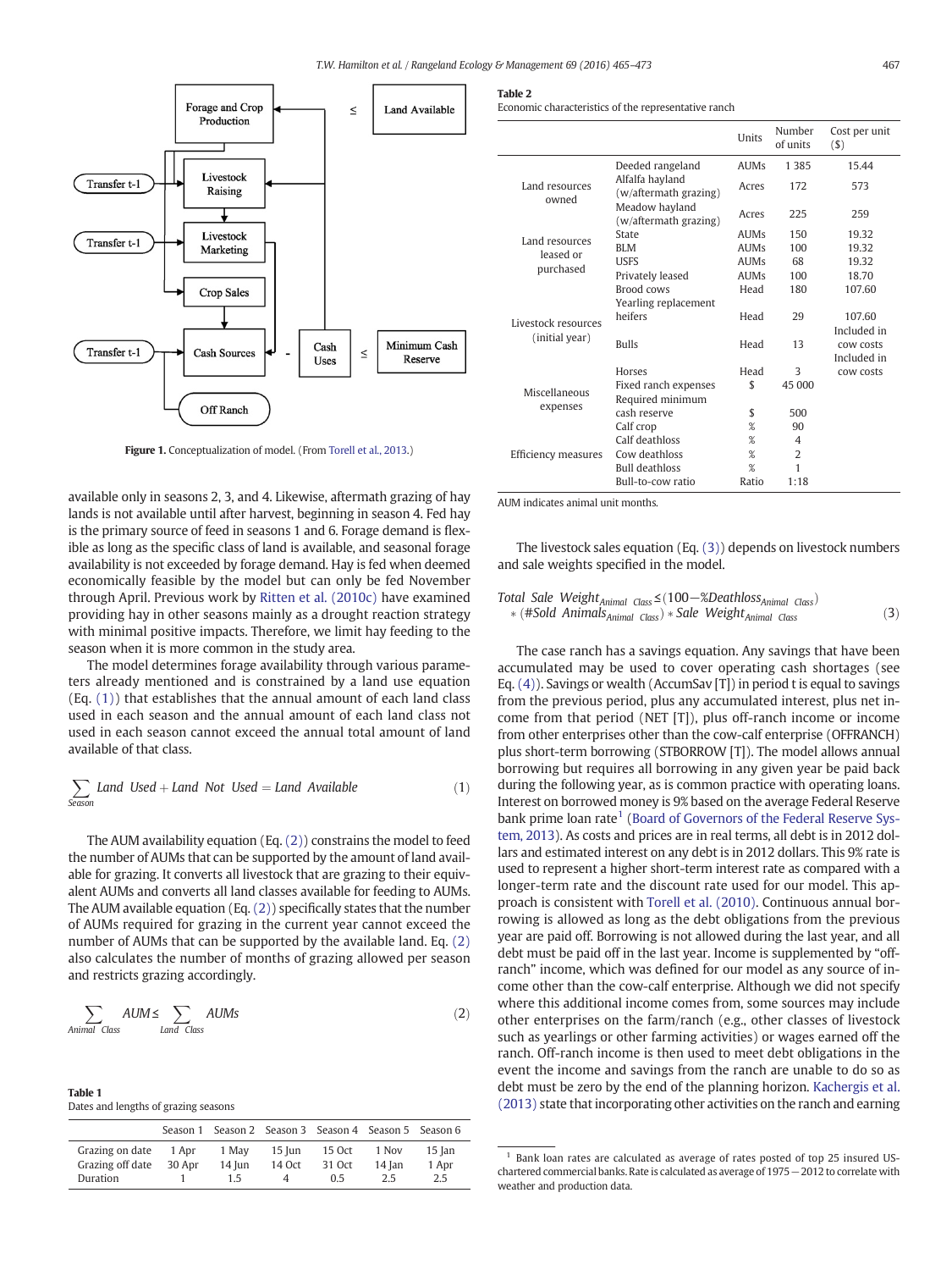<span id="page-3-0"></span>

Figure 2. Spring precipitation amounts for observed data and estimates with standard deviation increases of 20% and 50%.

income off the ranch are the prominent drought-coping strategies in Wyoming. Rather than use an arbitrary value, we solved for the minimum annual off-ranch income required to prevent bankruptcy over the planning horizon.

$$
AccumSav(T) = AccumSav(T-1) * (1 + savrate) + NET(T) + OFFRANCH + STBORROW(T).
$$
 (4)

Objective Function

The objective function of the model maximizes the discounted total profits (NPV) over a planning period of T years (Eq. (5)).

$$
Max NPV = \sum_{t=1}^{T} (DF_t * ((Revenue_t - Costs_t) + TERM_T))
$$
\n(5)

The objective function is the sum of discounted returns over the planning period. The main decision variables are the amount of breeding stock, which can fluctuate by culling cows and buying or retaining additional replacement heifers, and amount and timing of land use. The model is constrained by both land use and livestock transfer constraints to ensure forage demand does not exceed forage supply in any year or season. A discount factor  $(DF_t = \frac{1}{(1+r)^t})$  was used to calculate for the present value of future net returns. A discount rate of 7% is based on an estimated 4% real return on investment plus a 3% risk premium to account for risk on agricultural investments ([Torell et al.,](#page-8-0) [2010](#page-8-0)). Profit over the planning horizon is defined as net present value of the difference between annual revenue and costs, plus a terminal component. Revenue<sub>t</sub> is calculated as the revenue received from the sale of livestock in year t. Livestock revenue is calculated on the basis of cattle weight, market price, and number of animals sold. While hay is produced on the ranch, in order to isolate the impact of precipitation variation in the cow-calf enterprise, the cost and revenues associated with excess hay sold off the ranch is not included in this analysis. Removing the costs and returns of the hay enterprise isolates the costs and returns of the cow-calf enterprise. However, the costs of hay fed to the cow herd are included as a variable cost of the cow-calf enterprise.

The objective function is substantially influenced by the livestock prices used in the model. Livestock price series were calculated using a Monte Carlo analysis by [Torell et al. \(2013\)](#page-8-0) in order to consider the effect of price variability on economic variables and optimal management



Figure 3. Relationship of spring precipitation and peak standing crop.

strategies. Prices were generated for each of the 35 years over 100 different iterations. The use of 100 iterations ensures that the model must be solved over a suite of price forecasts and cattle cycles. Each iteration of prices accounts for the beef price cycle, trends in prices, and relationships between sex and class of livestock. Prices were normalized so that the mean real 2012 adjusted (using the Producer Price Index, PPI) price for each livestock class (weight and sex), during the month of sale, was equal to the 1980−2012 mean real price recorded by CattleFax ([Torell et al., 2013\)](#page-8-0).

Total costs ( $Costs_t$ ) consist of all variable and fixed costs associated with the cow-calf enterprise in a given year. Variable costs include costs associated with animal and forage production, as well as crop harvesting and feed expenses. Variable expenses are costs of production and vary with the level of production and use of cattle, forage, and that portion of the hay crop that is fed on the ranch (including purchased feed). The ranching operation in the study area produces irrigated meadow and alfalfa hay. Costs of production of meadow hay were retrieved from Nebraska budgets [\(Klein et al., 2014c](#page-8-0)). Costs of production for irrigated alfalfa hay were based on Wyoming enterprise budgets ([Hewlett and Bastian, 1992a, 1992b\)](#page-8-0). $^2$  Federal and state rangeland grazing costs were retrieved from [Eisele et al. \(2011\)](#page-8-0) and [Strauch \(2008\).](#page-8-0) Brood cow, cull cow, and replacement heifer costs of production were retrieved from [Eisele et al. \(2011\).](#page-8-0) These livestock classes are generally comingled until sorting for sale occurs and incur the same costs. Production costs include salt/mineral, protein supplement, veterinary, labor, and transportation for marketing from [Eisele et al. \(2011\).](#page-8-0) Fixed ranch expenses are \$45,000 and include facility maintenance, machinery maintenance, depreciation, insurance, taxes, professional services, and the cost of leasing federal and state land [\(Eisele et al., 2011](#page-8-0)). As with livestock prices, all costs were deflated to 2012 values using PPI to be consistent with prices used in the analysis. See [Table 2](#page-2-0) for a more detailed list of production costs.

The objective function also includes a terminal value (TERM $_T$ ) component that takes into account the value of cows after the 35-yr planning horizon is completed. The terminal value accounts for the value of the breeding stock after the planning period is done or the value a breeding cow generates by producing a calf every year after the period ends. If the terminal value component was not included in the objective function, the model would sell all livestock the last year in order to maximize the objective function.

 $^{\rm 2}$  In evaluating the budgets for alfalfa establishment and alfalfa production, we found operations and inputs were similar to those reported for alfalfa production reported for Nebraska in 2014. When we inflated the costs from [Hewlett and Bastian \(1992a,](#page-8-0) [1992b\),](#page-8-0) the costs of production were (\$127/ton), and when compared with the Nebraska budget, we found the costs to be similar (\$126/ton) [\(Klein et al., 2014a](#page-8-0) and [Klein et al.,](#page-8-0) [2014b](#page-8-0)). Thus, given [Hewlett and Bastian \(1992a, 1992b\)](#page-8-0) were based on interviews and data from the study area, we used these inflated costs.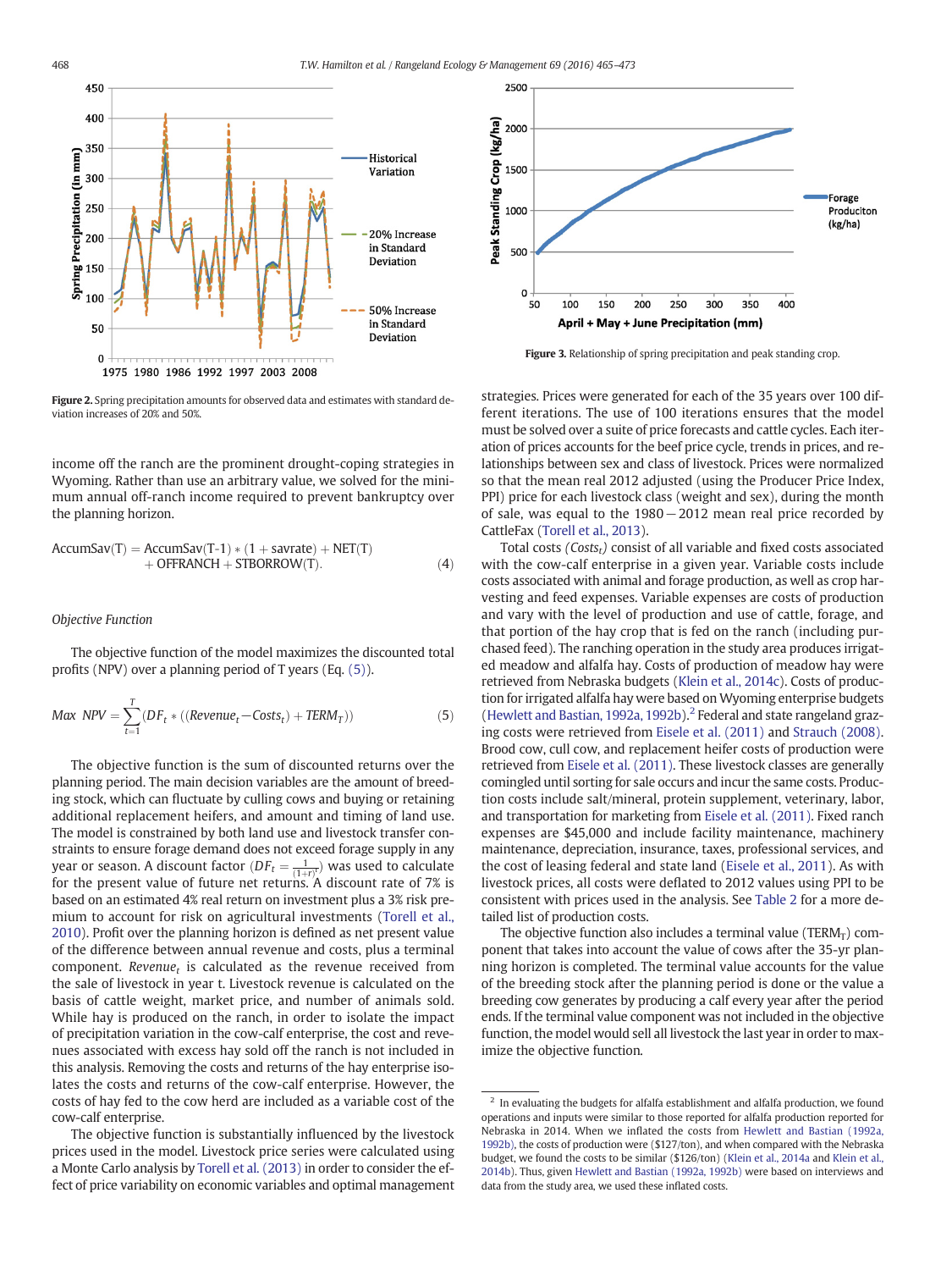<span id="page-4-0"></span>

Figure 4. Relationship of spring precipitation and annual calf gains.

#### Impacts of Seasonal Precipitation

To better understand the effects of spring precipitation variability on economic outcomes, we examined the impact of five levels of increasing precipitation variability on forage production alone (scenario 1), calf gains alone (scenario 2), and the combination of impacts on forage production and calf gains (scenario 3) by running the model across our planning period and price iterations. [Figure 2](#page-3-0) shows observed spring precipitation, as well as estimated spring precipitation for the scenarios that increase the standard deviation by 20% and 50% to illustrate the impacts of increasing the variation. The impact of precipitation variation is determined by examining the change in optimal herd size, forage use, land use, and economic returns across both years and model iterations (35-yr optimal solutions). Descriptive statistics are estimated across the resulting outcomes of each of the scenarios. Additionally, means are compared across scenarios and precipitation levels using a multiple means Tukey comparison in SAS [\(Statistical Analysis System, 2003](#page-8-0)) and an alpha value of 0.05.

#### Annual Forage Production Given Precipitation Variation

Weather variation impacts on cattle production in southeast Wyoming were analyzed through the impacts of spring precipitation variation on forage production, using spring (April-June) precipitation, to estimate peak standing forage production through a hyperbolic function for moderate stocking. The functional format is the same as [Derner and](#page-7-0) [Hart \(2007\)](#page-7-0) but includes more recent data. Spring precipitation influences not only forage availability but also economic outcomes in Wyoming ([Smith et al., 2005; Bastian et al., 2009\)](#page-8-0). Peak standing crop was estimated according to Eq. (6). The relationship of spring precipitation to peak standing crop can be seen in [Figure 3.](#page-3-0)

$$
Y_t = \frac{3501.8 \times p_t}{304.2 + p_t} \left( R^2 = 0.44 \right)
$$
 (6)

Where Y<sub>t</sub> is peak standing crop (kg $\cdot$  ha $^{-1}$ ), and  $p_t$  is the sum of April, May, and June precipitation, in mm. Total kg $\cdot$  ha<sup> $-1$ </sup> of forage production was estimated using historical precipitation for years 1975−2012. Forage available for grazing was calculated assuming a 35% utilization rate (439 kg·ha−<sup>1</sup> ) of total forage available (1 254 kg·ha−<sup>1</sup> ), which represents a light to moderate grazing level for this rangeland system. The available forage for grazing in a given year then impacts the AUMs available for grazing (Eq. [\(2\)](#page-2-0)) and the forage available per unit of land area for each land type (Eq. [\(1\)](#page-2-0)). This then defines model constraints for grazing on an annual basis. In this way the model incorporates annually impacted forage production (again constrained by seasonal use restrictions) when making profit-maximizing decisions over the planning horizon.

Reliable forecasts for changes in growing season precipitation specific to the study were difficult to obtain. Therefore, increases in variation

# Table 3

Impact of increasing precipitation variability on available forage (in kg $\cdot$ ha $^{-1}$ )

|                                   | Mean | Min | Max | Std Dev |
|-----------------------------------|------|-----|-----|---------|
| Historical variation              | 439  | 214 | 649 | 110     |
| 10% Increase in climate variation | 436  | 180 | 662 | 122     |
| 20% Increase in climate variation | 433  | 146 | 676 | 135     |
| 30% Increase in climate variation | 430  | 128 | 683 | 141     |
| 40% Increase in climate variation | 424  | 69  | 702 | 160     |
| 50% Increase in climate variation | 419  | 27  | 713 | 175     |

Note: No statistically significant difference between means.  $\alpha = 0.05$ .

in growing season precipitation are modeled around the historical (1975−2012) mean. Using the historical data for the study area, we simulated increases in precipitation variation by keeping mean precipitation constant but increased the standard deviation around the mean in 10% increments. Precipitation scenarios were analyzed for historical precipitation variation and increases in precipitation variation by 10%, 20%, 30%, 40%, and 50% (see [Figure 2\)](#page-3-0). These precipitation profiles were then used in the estimation of forage yield (Eq. (6)) and then incorporated into the model as previously explained.

# Annual Calf Gain Variation

Weather variation impacts on cattle productivity were analyzed through the impacts of precipitation variation on calf gain variation. Spring precipitation (April − June) is the best weather-related determinant of calf weight gain (kg·head<sup>-1</sup>) for this rangeland ecosystem [\(Derner et al., 2008\)](#page-8-0). Livestock weight gain over summer grazing season (approximately 125 days) is a hyperbolic function of spring (April−June) precipitation, again following the previous work of [Derner et al. \(2008\).](#page-8-0) Annual calf gains were estimated according to Eq. (7). The relationship of spring precipitation to annual calf gains can be seen in Figure 4.

$$
G_t = \frac{179 * p_t}{11.56 + p_t} \left( R^2 = 0.65 \right) \tag{7}
$$

Where  $G_t$  is annual calf gains (kg∙head $^{-1}$ ), and  $p_t$  is the sum of April, May, and June precipitation, in mm. Weaning weight is impacted by calf gains and is incorporated into the model through total sales weight (Eq. [\(3\)](#page-2-0)), which in turn affects gross returns of livestock via the livestock sales equation. In order to incorporate weaning weight variation, scalars were used to adjust annual livestock sale weights used in the model on the basis of adjusted calf gain weaning weights, which in turn impacts gross returns. A benefit of using estimated weather impacts on calf gains is that the data were readily available for the study area, and the same precipitation data profiles used to estimate forage production were used to estimate calf gains (Eq. (7)), which in turn affected the sales weights and revenues in this analysis.

In order to account for change in prices received as weaning weights change, a price slide regression was used to adjust prices according to the differences in weights as dictated by precipitation levels in any given year. The regression was estimated by [Ritten et al. \(2010a\)](#page-8-0) and calculates price as a function of calf weight and corn prices. The price slide was incorporated in the model by adjusting price estimates by Torell et al.  $(2013)$  for the differing calf weights.<sup>3</sup> Lighter calves received a higher price per cwt and heavier calves received lower prices per cwt. The impact of differences in calf weight was therefore partially offset by a "slide" in the price per weight. Thus, the gross returns account for both altered sale weights and related price effects.

 $3$  We used the historical mean corn price as reported by [Ritten et al. \(2010a\)](#page-8-0) when calculating the price slide to remove any impact varying corn prices would have on livestock prices from our model.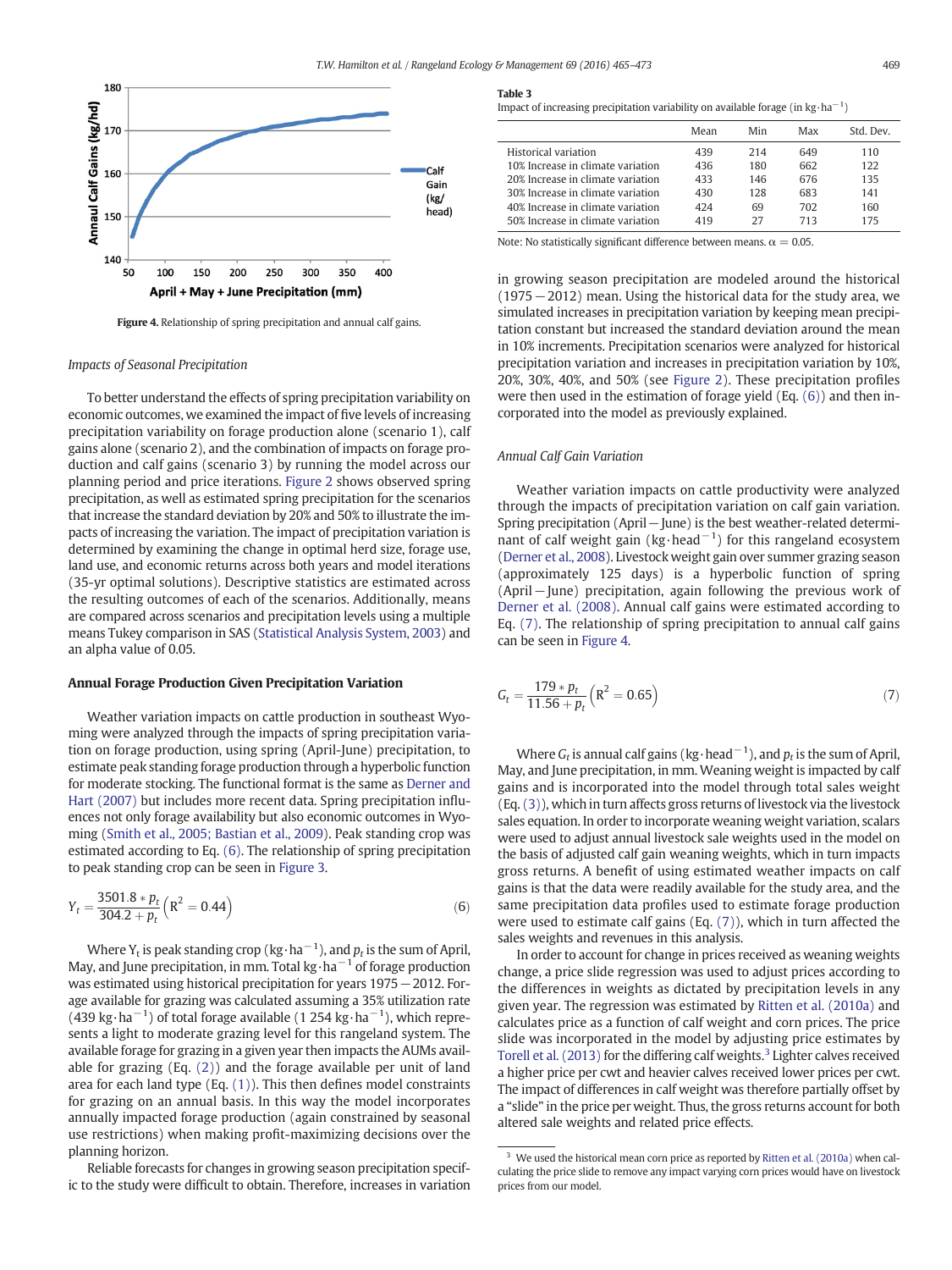# Table 4

Impact of increasing precipitation variability on calf weaning weights (in kg)

|                                   | Mean | Min | Max | Std Dev |
|-----------------------------------|------|-----|-----|---------|
| Historical climate                | 237  | 219 | 245 | 6       |
| 10% Increase in climate variation | 236  | 213 | 245 | 8       |
| 20% Increase in climate variation | 235  | 205 | 245 | 10      |
| 30% Increase in climate variation | 234  | 191 | 246 | 12      |
| 40% Increase in climate variation | 233  | 168 | 246 | 17      |
| 50% Increase in climate variation | 230  | 115 | 246 | 26      |

Note: No statistical significant difference between means.  $\alpha = 0.05$ .

#### Results

# Forage Production

The hyperbolic relationship between forage production and growing season precipitation results in forage production estimates that are negatively skewed with increasing forage variation. Increases in variation of precipitation levels cause increases in forage production variation ([Table 3\)](#page-4-0). Mean forage production does not statistically significantly change while the minimum decreases by a larger amount than the maximum increases, implying that as precipitation variation increases, the occurrence and severity of drought events will also increase. Decreases in precipitation at the lower levels of precipitation result in larger negative impacts to forage production than increased precipitation at high levels of precipitation have positive impacts to forage production.

# Calf Gains

Similar to the forage production estimate, the hyperbolic relationship between calf gain and growing season precipitation results in weaning weight estimates that are negatively skewed. Increases in precipitation variation cause increases in weaning weight variation, with drought having stronger effects than favorable precipitation (Table 4). Mean weaning weights show no statistically significant change across precipitation scenarios, while the minimum decreases by large amounts and the maximum does not change greatly. As precipitation variation increases, the likelihood of observing low weaning weights increases.

# Impacts of Forage Production and Calf Gain on Likelihood of Negative Returns

While climatic impacts on forage production and animal performance occur simultaneously for a ranch, we were interested in discerning the relative impact each of these had on economic outcomes. Therefore, in order to understand the magnitude of forage production variation and calf gain changes from variable precipitation on the potential for negative annual returns to the ranch, spring precipitation variation impacts on ranch outcomes given altered forage production and calf gains were initially analyzed separately. When looking only at the impacts of precipitation on forage production (with static weaning weights, scenario 1), the chance that expected annual profits (discounted net returns) from the cattle enterprise would be negative in any given year is 15.3% with precipitation varying in a historical

Frequency of annual returns being less than zero

(1975−2012) pattern (Table 5). The chance of negative expected annual returns increases to 25.5% when precipitation variability is increased by 50%. This increase in negative returns is driven by the ranch being forced to destock in dry years as forage limitations influence herd size. This results in lower sales of livestock during dry years and increased costs after dry years as the ranch restocks.

When only including spring precipitation variation impacts on calf performance (with static annual forage production, scenario 2), the chance that expected annual profits from cattle are negative is 10.2% with historical precipitation variation (see Table 5). Discounted net returns from cattle will be negative by only 0.5% more (10.7%) of the time when precipitation variation increases by 50%. The differences in likelihood of negative returns in any given year between the forage production and calf gain models are due to 1) forage production is not impacted in this scenario and therefore the need to destock and restock the ranch is eliminated, and 2) lighter calves do receive slightly higher prices, partially reducing the negative impacts of dry years. Overall, this comparison demonstrates that forage production impacts economic outcomes for the ranch much more dramatically than changes in calf weights.

When the impacts to calf performance and forage production are modeled simultaneously (scenario 3), the resulting probability of negative returns more closely follows the forage production model (see Table 5). Again, decreased forage supply has a major impact on ranch profitability. The chance that expected annual profits from the cattle enterprise would be negative in any given year is 14.3% with historical variation, and that probability increases to 31.2% when precipitation variation reaches 50%. As expected, this value is higher than the impacts of spring precipitation variability on forage production alone (scenario 1, 25.5%). The two effects combined, however, do not result in the simple sum of the previously mentioned percentage changes for altered forage production and calf weights. This is because the final scenario accounts for the change in number of animals sold, price effects associated with altered sale weights, and changes in costs associated with both impacts occurring simultaneously. Overall, our analysis indicates forage production has the potential to more directly impact long-term profitability as spring precipitation becomes more variable compared with the direct impacts of precipitation variability on cattle gains.

# Cow Numbers

When considering precipitation impact on both forage and calf performance, the relatively large impact on probability of negative profits emanates mostly from the impacts to forage production and the related optimal stocking decisions made in the model. Optimal mean annual cow herd numbers are used as an indicator of these stocking decision impacts from precipitation variation. Each level of increased precipitation variation indicates a statistically different mean level of cows. The average number of cows over the planning horizon decreases from 84 head with historical precipitation variation to 50 head (a 40% reduction) when precipitation variation is increased by 50% [\(Fig. 5,](#page-6-0) [Table 6](#page-6-0)). Moreover, relative variability in cow numbers increases with increases in precipitation variability as indicated by a change in the coefficient of variation from 0.26 (historical variation) to 0.70 (50% increase in

| Proportion $<$ 0:                           |                                    |                               |
|---------------------------------------------|------------------------------------|-------------------------------|
| Forage production impacts only (scenario 1) | Calf performance only (scenario 2) | Combined impacts (scenario 3) |
| 15.3%                                       | 10.2%                              | 14.3%                         |
| 16.2%                                       | 10.3%                              | 16.3%                         |
| 16.8%                                       | 10.7%                              | 19.6%                         |
| 19.7%                                       | 9.2%                               | 20.3%                         |
| 21.1%                                       | 9.2%                               | 23.9%                         |
| 25.5%                                       | 10.7%                              | 31.2%                         |
|                                             |                                    |                               |

Note: Frequency is calculated over 3 500 observations.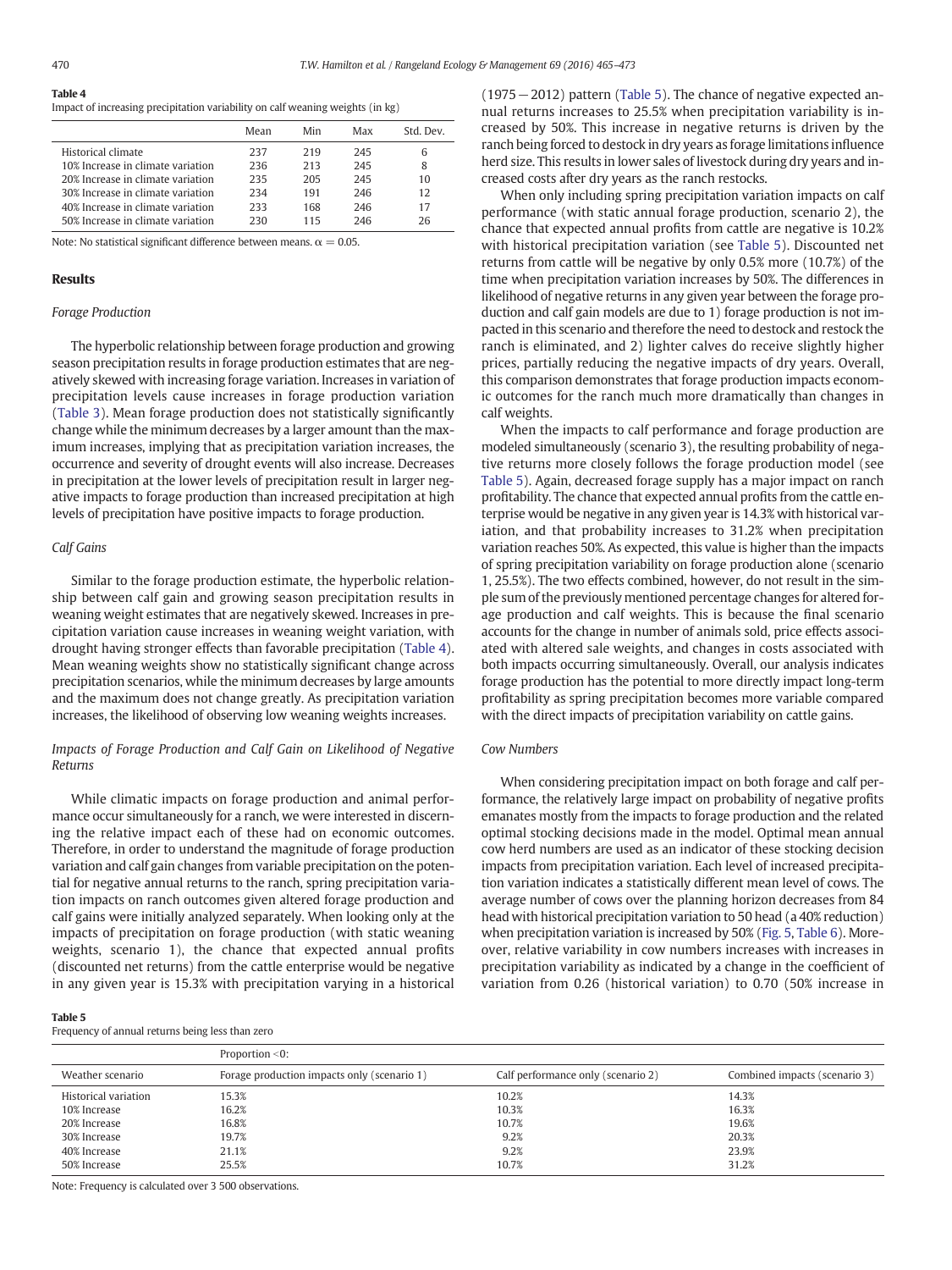<span id="page-6-0"></span>

Figure 5. Supplemental funds required to prevent bankruptcy and mean number of brood cows over increasing amounts of precipitation variation.

variation). Decreases in forage production in more severe drought years with increasing precipitation variability results in the need to destock more severely. Results indicate that it is not optimal to fully restock with cows following drought to take advantage of increased forage production in wet years. [Figure 6](#page-7-0) shows optimal stocking decisions over the planning horizon for historic climate, as well as increases of 20% and 50% in variation. Even though all scenarios are initially endowed with the same number of cows, as variation in seasonal precipitation is increased cow numbers begin to decline. The increased severity of dry years results in optimally responding by carrying smaller herds over the planning horizon. While cow numbers do increase by larger amounts in wet years as variation is increased, the herd numbers never reach the same level when compared with the historical climate scenario. The variability of cow numbers and the probability of negative profits are indicators of the overall impacts on profitability associated with greater precipitation variability.

# Profit Variability

Annual expected profit (gross returns from the cow-calf enterprise) variability increases as precipitation variation intensifies beyond 20% due to altered herd size ([Table 7](#page-7-0)). The coefficient of variation increases from 1.57 with 20% increase in precipitation variability to 1.87 at the 50% level. As drought becomes more severe with greater precipitation variability, the number of cattle that can be supported in these drought years decreases, intensifying the variability of herd numbers and profits, and increases the chance of negative returns from cattle. Mean gross returns and net discounted returns decline as precipitation variability increases. Results indicate the inclusion of precipitation variability makes the model less sensitive to price cycle dynamics, and trade-offs are made between managing for cattle price cycle dynamics and managing for precipitation variation. If there is a 50% increase in precipitation variation, net discounted returns from the cow-calf enterprise are reduced by 27%.

#### Table 6

Cow numbers given off-ranch income and precipitation variation impacts on forage production and calf gain

| Mean annual value of:                            | Historical variation | 10% Increase            | 20% Increase   | 30% Increase            | 40% Increase    | 50% Increase    |
|--------------------------------------------------|----------------------|-------------------------|----------------|-------------------------|-----------------|-----------------|
| Number of cows                                   | $84^{1}$<br>(22)     | 78 <sup>2</sup><br>(22) | $72^3$<br>(23) | 68 <sup>4</sup><br>(25) | $59^{5}$<br>(31 | $50^{6}$<br>35) |
| Percent change in cows from historical variation | —                    | 7%                      | 14%            | 19%                     | 30%             | 40%             |
| Coefficient of variation of brood cows           | 0.26                 | 0.28                    | 0.32           | 0.37                    | 0.53            | 0.70            |

Note: Cow numbers are means of years 6−35, allowing the model to stabilize to initial price and precipitation impacts. Numbers in parentheses are standard deviations. Superscripts across columns indicate significant differences between values ( $\alpha = 0.05$ ).

#### Supplemental Funds

When analyzing the impacts of precipitation variability on both forage production and calf performance, the minimum amount of annual supplemental income required to prevent bankruptcy is \$27 000 for historical precipitation and increases by \$1 000 for each 10% increase in precipitation variation (see Fig. 5). With a 50% increase in precipitation variation, 19% more annual off-ranch income (\$32 000) is necessary than with historical variation (\$27 000).

# **Discussion**

Results indicate that increases in spring precipitation variation negatively impact cow/calf operations in southeastern Wyoming when considering changes in forage production and calf performance. Negative impacts of dry years are ultimately greater than the positive impacts of wet years for the ranch given the nonlinear production relationships among precipitation, forage production, and calf gains. Positive economic impacts for cow-calf enterprises associated with increased forage production and calf gains when precipitation is increased cannot overcome the more pronounced negative impacts from years with less precipitation.

When modeling the combined impacts of precipitation variability on forage production and calf performance, annual expected profit variability increases with precipitation variation largely due to the increase in herd number variability resulting from forage production variability. Overall, higher annual expected profit variability results in greater risk of negative returns from cattle as drought has large negative impacts on forage production and calf gain and resulting economic and management variables. Managers likely need to reduce average herd numbers in order to maximize profits if precipitation variability increases from climatic change. The mean number of cows the operation can stock decreases by up to 40% as precipitation variation increases to its maximum level (50%) in our analysis. This suggests greater profitability in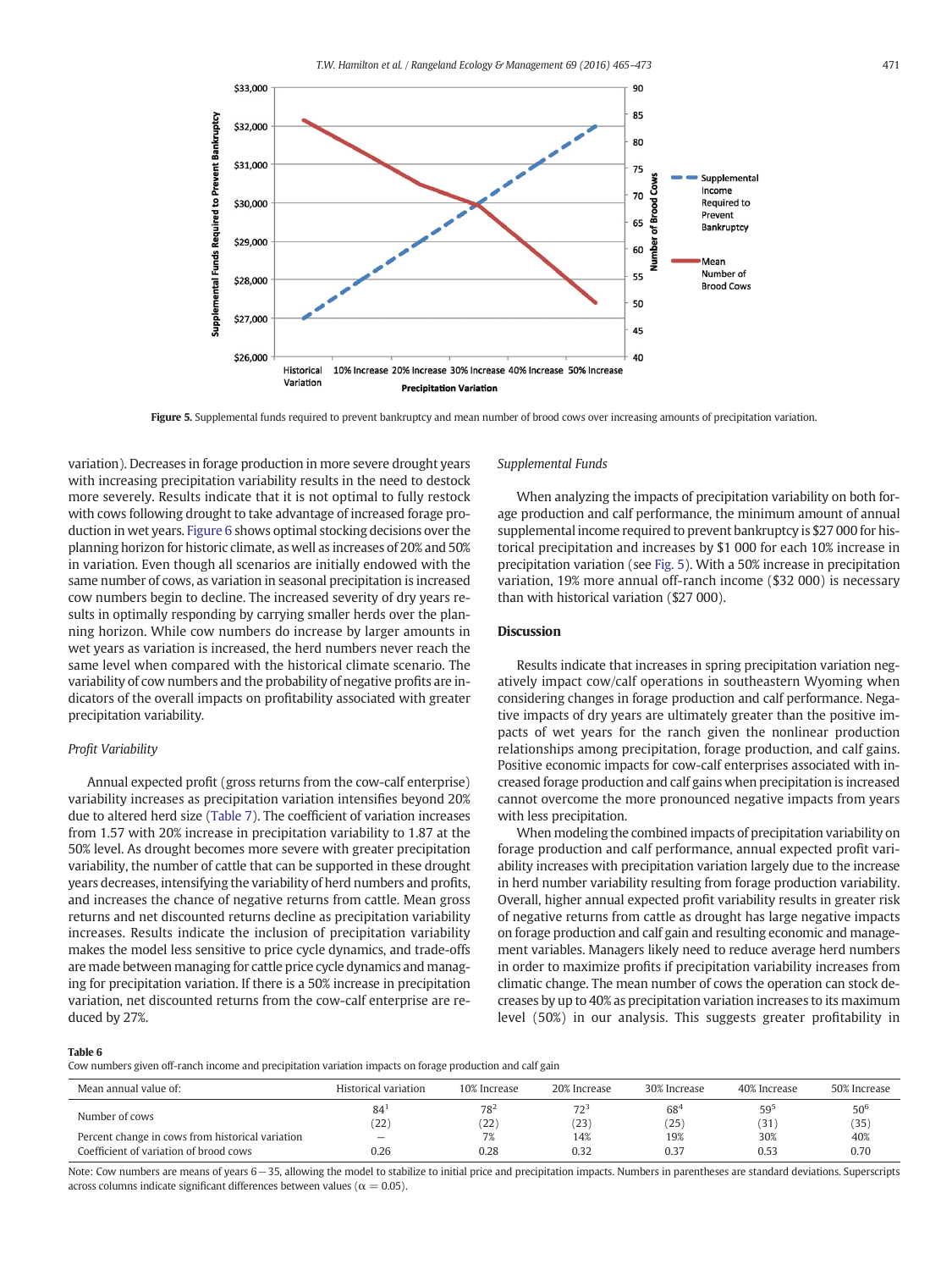<span id="page-7-0"></span>

Figure 6. Average number of cows by year for historical variation in seasonal precipitation and standard deviation in seasonal precipitation of 20% and 50%. Vertical bars represent the standard deviation.

maintaining lower herd numbers in preparation for drought rather than destocking during drought events and restocking during following wet years for a cow-calf operation. Additional needs for supplemental funds for the cow-calf enterprise in the face of increased precipitation variation further illustrates the need for producers to diversify their operation and/or income sources if they are to adapt and survive increased variability even if mean annual precipitation remains constant. Our analysis suggests it may become less economically viable for cattle producers to remain in ranching if increased precipitation variability occurs. However, it is likely that many producers will diversify or infuse more off-ranch income to stay on their land as profit maximization is likely not the only motivation for ranchers ([Torell et al., 2001\)](#page-8-0).

# Implications

Cow-calf producers in southeastern Wyoming are expected to be more negatively impacted economically by increased precipitation variation with effects driven primarily through resultant forage production responses to precipitation rather than calf performance. Adaptive management will become increasingly important regarding flexibility in herd numbers to mitigate negative impacts associated with more frequent and severe droughts. Furthermore, producers will need to evaluate the applicability of additional management strategies to mitigate economic and ecological risks associated with increased precipitation variability that were not included in our model, such as including carrying calves over as yearlings, using grass banking for forage reserve, leasing additional forage in dry years, or renting out excess forage to others in wet years (e.g., [Kachergis et al., 2014](#page-8-0)). It is important to note, however, that if leasing becomes a widely used adaption strategy, there will

likely be market impacts as there will be excess forage available in wet years and a shortage of available grazing land in dry years. Addition of a yearling enterprise will reduce the cow herd numbers but provides flexibility to use excess forage production in good years and sell yearlings rather than breeding stock in dry years, which cumulatively increases the profitability of the ranching operation [\(Torell et al., 2010](#page-8-0)). This strategy of employing diversity in animal groups (yearlings  $+$ cow-calf pairs) could provide additional adaptive capacity for decision making to match forage demand to forage availability compared with continual restocking/destocking with only a cow-calf enterprise.

# References

- Bastian, CT, Ponnamaneni, P, Mooney, S, Ritten, JP, Frasier, WM, Paisley, SI, Smith, MA, Umberger, WJ, 2009. [Range livestock strategies given extended drought and different](http://refhub.elsevier.com/S1550-7424(16)30045-8/rf0005) [price cycles. Journal of the American Society of Farm Managers and Rural Appraisers](http://refhub.elsevier.com/S1550-7424(16)30045-8/rf0005) [72, 153](http://refhub.elsevier.com/S1550-7424(16)30045-8/rf0005)–163.
- Bastian, CT, Freeburn, SL, Hewlett, JP, 2005. [Wyoming farm, ranch & rural land market:](http://refhub.elsevier.com/S1550-7424(16)30045-8/rf0010) [2002](http://refhub.elsevier.com/S1550-7424(16)30045-8/rf0010)−[2004. Agricultural Experiment Station Bulletin B-1168. University of Wyoming,](http://refhub.elsevier.com/S1550-7424(16)30045-8/rf0010) [Laramie, WY, USA](http://refhub.elsevier.com/S1550-7424(16)30045-8/rf0010).
- Board of Governors of the Federal Reserve System, 2013. Selected interest rates-H15: Historical rates. Economic Res. Data Available at: [http://www.federalreserve.gov/](http://www.federalreserve.gov/releases/h15/data.htm) [releases/h15/data.htm](http://www.federalreserve.gov/releases/h15/data.htm) Accessed 1 November 2014.
- BLM (Bureau of Land Management), 2014. Wyoming surface and mineral status. Available at: [http://www.blm.gov/wy/st/en/resources/public\\_room/gis/datagis/state/](http://www.blm.gov/wy/st/en/resources/public_room/gis/datagis/state/state-own.html) [state-own.html](http://www.blm.gov/wy/st/en/resources/public_room/gis/datagis/state/state-own.html) Accessed 14 October 2013.
- Calvosa, C, Chuluunbaatar, D, Fara, K, Mwandundu, S, Firmian, I, Benhammouche, A, Oehninger, E, 2009. [Livestock and climate change. Livestock Thematic Papers:](http://refhub.elsevier.com/S1550-7424(16)30045-8/rf0025) [Tools for Project Design. IFAD \(International Fund for Agricultural Development\),](http://refhub.elsevier.com/S1550-7424(16)30045-8/rf0025) [Rome, Italy](http://refhub.elsevier.com/S1550-7424(16)30045-8/rf0025).
- Craine, JM, Elmore, AJ, Olson, KC, Tolleson, D, 2010. [Climate change and cattle nutritional](http://refhub.elsevier.com/S1550-7424(16)30045-8/rf0035) [stress. Global Change Biology 16, 901](http://refhub.elsevier.com/S1550-7424(16)30045-8/rf0035)–2911.
- Derner, JD, Hart, RH, 2007. Grazing-induced modifi[cations to peak standing crop in north](http://refhub.elsevier.com/S1550-7424(16)30045-8/rf0040)[ern mixed-grass prairie. Rangeland Ecology & Management 60, 270](http://refhub.elsevier.com/S1550-7424(16)30045-8/rf0040)–276.

Table 7

Cow/Calf enterprise returns and costs given off-ranch income and seasonal precipitation variation impacts on forage production and calf gain

| Average annual value of:                                                       | Historical variation | 10% Increase        | 20% Increase        | 30% Increase        | 40% Increase        | 50% Increase        |
|--------------------------------------------------------------------------------|----------------------|---------------------|---------------------|---------------------|---------------------|---------------------|
| Gross returns from cow/calf enterprise $(\$)$                                  | 41.579 <sup>1</sup>  | $38.595^2$          | $35880^3$           | 33 962 <sup>4</sup> | 29 906 <sup>5</sup> | $25.947^6$          |
|                                                                                | (15521)              | (15084)             | (15 498)            | (16189)             | (17433)             | (18814)             |
| Variable cost of cattle (\$)                                                   | 28015 <sup>1</sup>   | 25 710 <sup>2</sup> | 23 799 <sup>3</sup> | 22 770 <sup>4</sup> | 20 018 <sup>5</sup> | 17 539 <sup>6</sup> |
|                                                                                | (14953)              | (13900)             | (13 423)            | (13342)             | (13734)             | (14341)             |
| Discounted net returns from cattle (\$)                                        | 4275 <sup>1</sup>    | 4.185 <sup>1</sup>  | 4024 <sup>1</sup>   | $3789^{1,2}$        | $3491^{2,3}$        | $3134^3$            |
|                                                                                | (6941)               | (6514)              | (6304)              | (6246)              | (5998)              | (5862)              |
| Percent change in discounted net returns from cattle from historical variation | —                    | $-2%$               | $-6%$               | $-11%$              | $-18%$              | $-27%$              |
| Coefficient of variation of discounted net returns from cattle                 | 1.62                 | 1.56                | 1.57                | 1.65                | 1.72                | 1.87                |

Note: Numbers in parentheses are standard deviations. Same superscripts across columns signify no statistically significant differences between values ( $\alpha$  = 0.05).